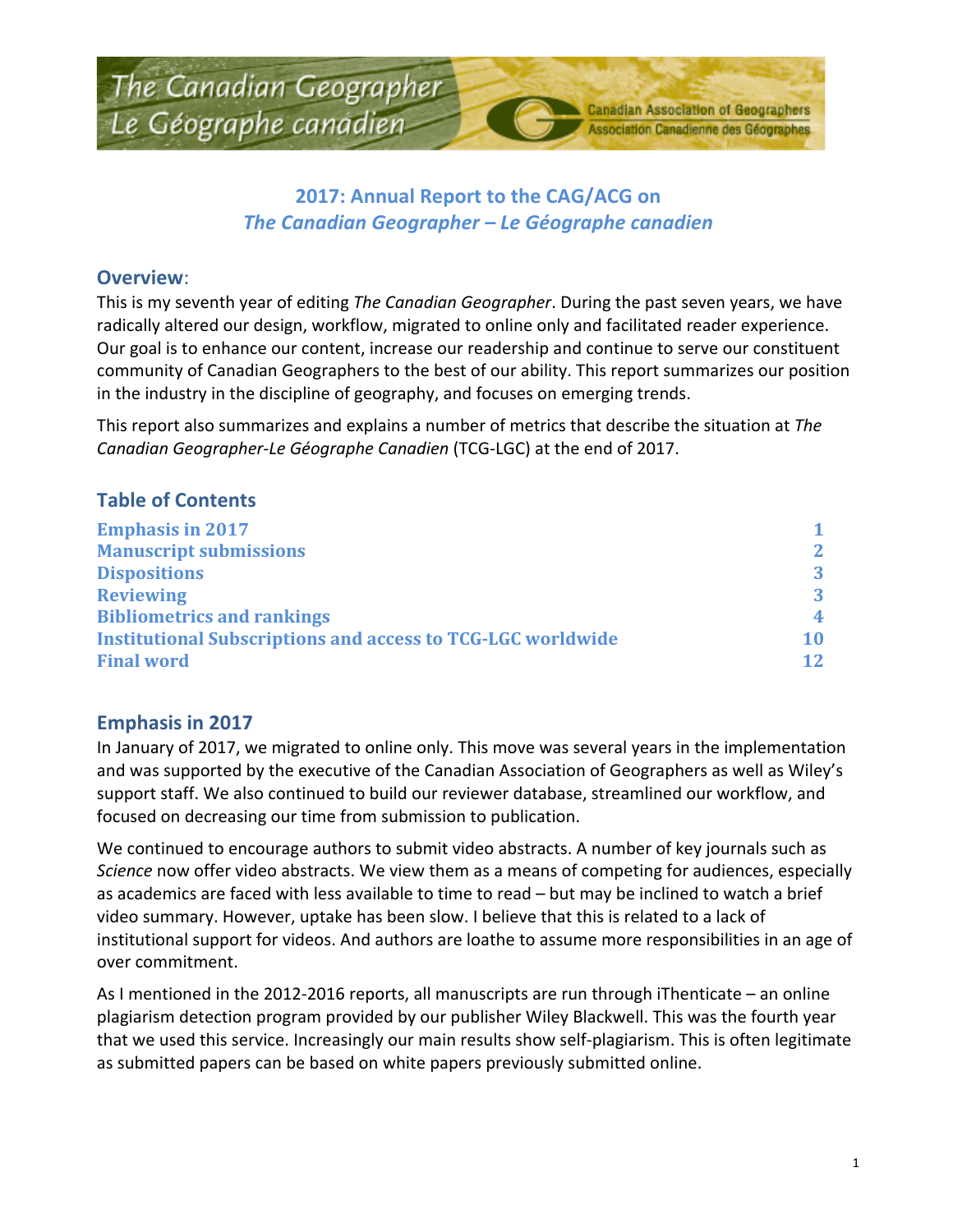#### **Manuscript submissions**

The submission count for 2017 shows a slight decrease from the previous year. The trend towards higher numbers of French submissions held in 2017, with 5 French research papers. This trend looks to continue as we've already had 4 French submissions in the first two months of 2018. The trend for low numbers of submissions for physical geography also persisted, with no manuscripts being assigned to the physical geography editor in 2017. However, our first issue of 2017 was a special issue entitled *Changing priorities in physical geography*, which was guest-edited by Marc Tadaki, Olav Slaymaker, and Yvonne Martin. We ended the year with an issue that had two special sections: *Secondary suites—Canada's hidden housing resource*, edited by Richard Harris and *Student awareness of Aboriginal peoples*, edited by Anne Godlewska.

|                                    | 2002 | 2003 | 2004 | 2005 | 2006 | 2007 | 2008 | 2009 | 2010 | 2011 | 2012 | 2013 | 2014 | 2015 | 2016 | 2017 |
|------------------------------------|------|------|------|------|------|------|------|------|------|------|------|------|------|------|------|------|
| <b>Editor</b> in<br><b>Chief</b>   | 44   | 35   | 41   | 46   | 40   | 40   | 52   | 65   | 48   | 51   | 65   | 51   | 37   | 62   | 66   | 61   |
| French<br><b>Editor</b>            | 4    | q    |      | 13   | 8    | 9    | 15   | 12   | ⇁    | 11   | 9    |      |      |      | 8    | 5    |
| Physical<br><b>Geo Editor</b>      | 3    | 4    |      |      | b    | 6    | 8    | 2    | 3    | 4    |      |      |      |      |      | 0    |
| <b>Humanities</b><br><b>Editor</b> | n.   | h    |      | h    | 0    |      | 3    | 0    | 0    | 0    |      |      |      |      | 0    | 0    |
| <b>TOTAL</b>                       | 53   | 52   | 55   | 64   | 54   | 57   | 81   | 81   | 61   | 68   | 75   | 55   | 44   | 64   | 75   | 66   |

Table one: Original manuscript submissions 2002-2017, sorted by editor.



Figure one: Original submissions, by type in 2017. This pie chart illustrates that the relatively new category of Viewpoints continues to attract papers. We also received our second Dialogue papers in 2017. Research papers continue to comprise the bulk of our journal.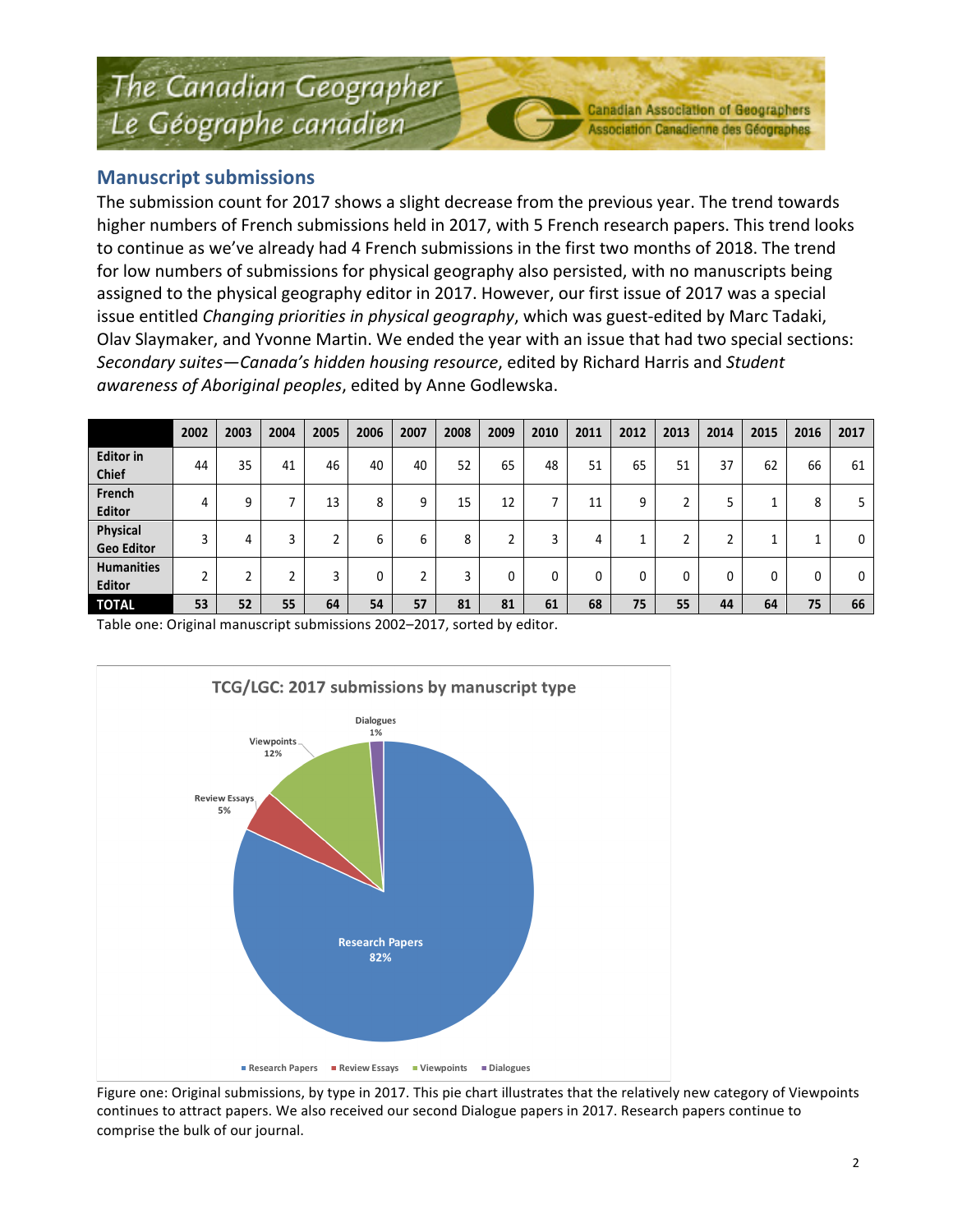

There were 31 book review submissions in 2017, including a special submission that reviewed an exhibit at the Art Gallery of Ontario, *The Idea of North: The Paintings of Lawren Harris.* 

## **Dispositions**



Figure two: disposition of original manuscripts in 2017.

Our acceptance rate was high in 2017—this is largely a function of special issue manuscripts. We had one special issue and two special *sections* in 2017; additionally, the first issue of 2018 was a special issue and its manuscripts were processed during 2017. Manuscripts with a Reject without Review decision were primarily papers that did not suit the journal; these decisions are typically rendered within one to two weeks of submission. As mentioned earlier, we also rendered one delayed Reject without Review decision because of inability to secure reviewers, and anticipate doing more of the same in 2018.

#### **Reviewing**

Securing reviewers remains an ongoing challenge, as does ensuring that reviews are returned on time. In our efforts to find three willing reviewers for each manuscript we need to consider our relatively small reviewer pool and ensure we don't invite the same people too often. Inviting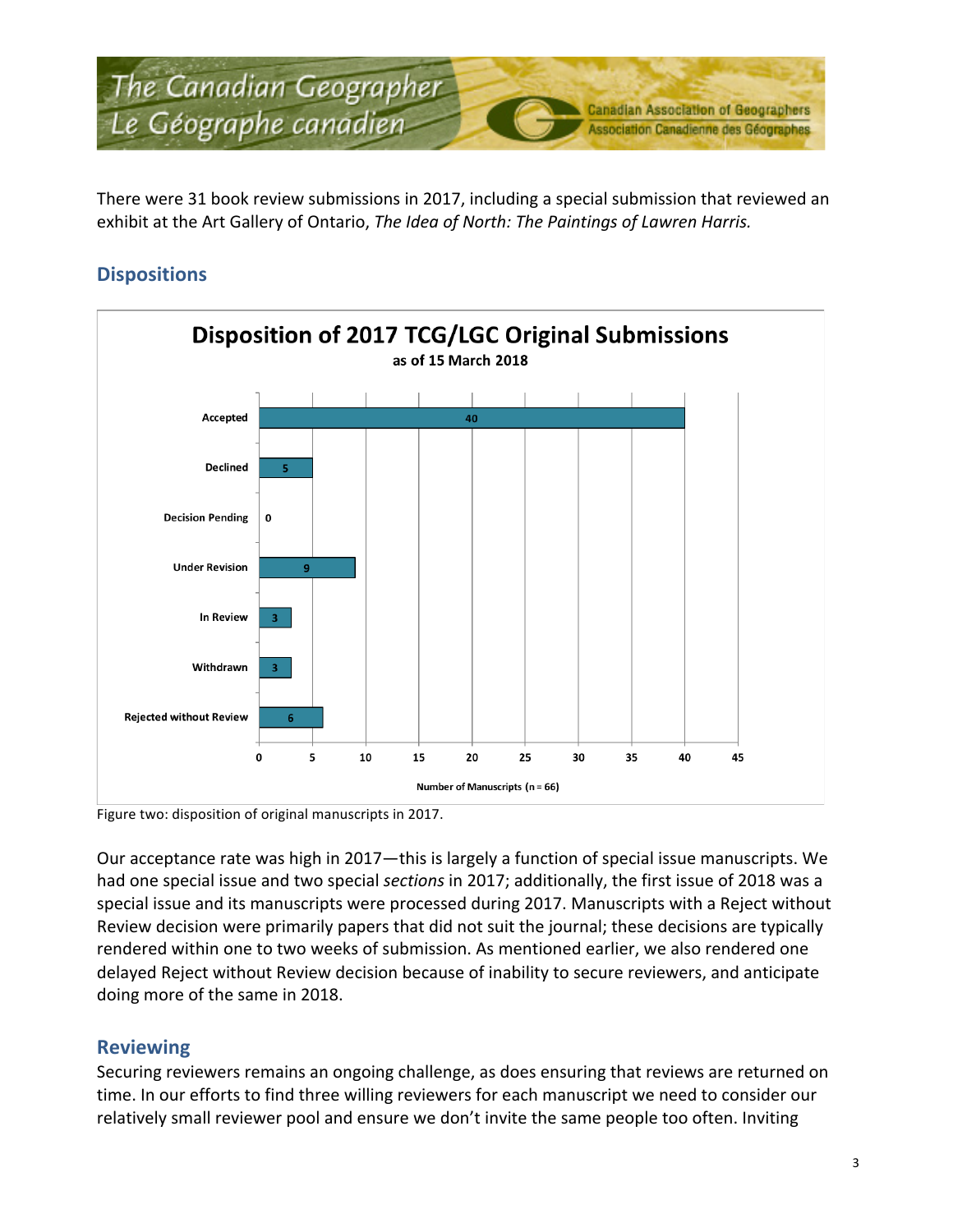**Canadian Association of Geographers** Association Canadienne des Géographes

international reviewers has met with mixed success and is highly dependent on the global appeal of the manuscript in question. Certain manuscripts, while meeting our criteria for being sent to review, seem not to interest potential reviewers. Certain times of year, e.g., December, are often associated with less reviewer availability. And given the array of other commitments our reviewers have to manage, reviews are not always returned on time. In 2017 we had only two reviewers who failed to submit at all—this is very difficult to predict and has profound effects on the time from submission to first decision.

In our ongoing efforts to improve this time interval (submission to first decision), this year we focused on a different metric to see if we could zero in on aspects of the review process that are most amenable to further adjustment. This metric was *time from the first invitation to review being issued to the final review being received.* 

Based on a window of 14 days to assign reviewers (highly optimistic/unrealistic) and 30 days to review, the interval from the first invitation issued to last review received would ideally be 54 days or less. Our average for 2017 was 65 days, which on the face of it seems somewhat reasonable considering that we typically have to invite more than three reviewers, and we give each reviewer 7 days to respond before considering a non-answer a decline.

However, the reality is that only 43% of manuscripts submitted and sent to review in 2017 had an interval from first invitation to receipt of three completed reviews of  $\leq$  54 days, and we had 7 manuscripts with an interval that was greater than 100 days. It also masks the fact that in the case of the special issue that went through in 2017, most reviewers were secured in advance of the manuscripts being submitted—meaning that only three invitations were issued and all were accepted within the two-week assignment window—and reviewers for special issues tend to be a bit better about submitting their reviews on time.

One of the factors that extends this interval is that it typically takes between 5 and 10 invitations to secure three reviewers. As mentioned last year, in some instances we are settling for two reviews if we are familiar with and confident in the two secured reviewers as it is often the third reviewer that proves elusive. For 2018, we intend to pursue this approach more proactively and make the decision earlier in the reviewer assignment phase.

On a related note, when we're failing to secure reviewers at all, instead of doing as we have in the past and doggedly sending out more invitations, we have started a new practice of rendering a "reject without review" decision and notifying the author that we were unable to secure reviewers for the paper. We have done this once in 2017, after inviting 12 reviewers without a single one accepting. In 2018 we intend to drop that number to 10 invitations.

## **Bibliometrics and rankings**

ISI impact factors and rankings are reported in late June for the preceding year. The TCG-LGC impact factor for 2016 was calculated as a quotient in the following way:

> Number of citations in 2017 to TCG-LGC articles published in 2015 and 2016 Number of source items published in 2015 and 2016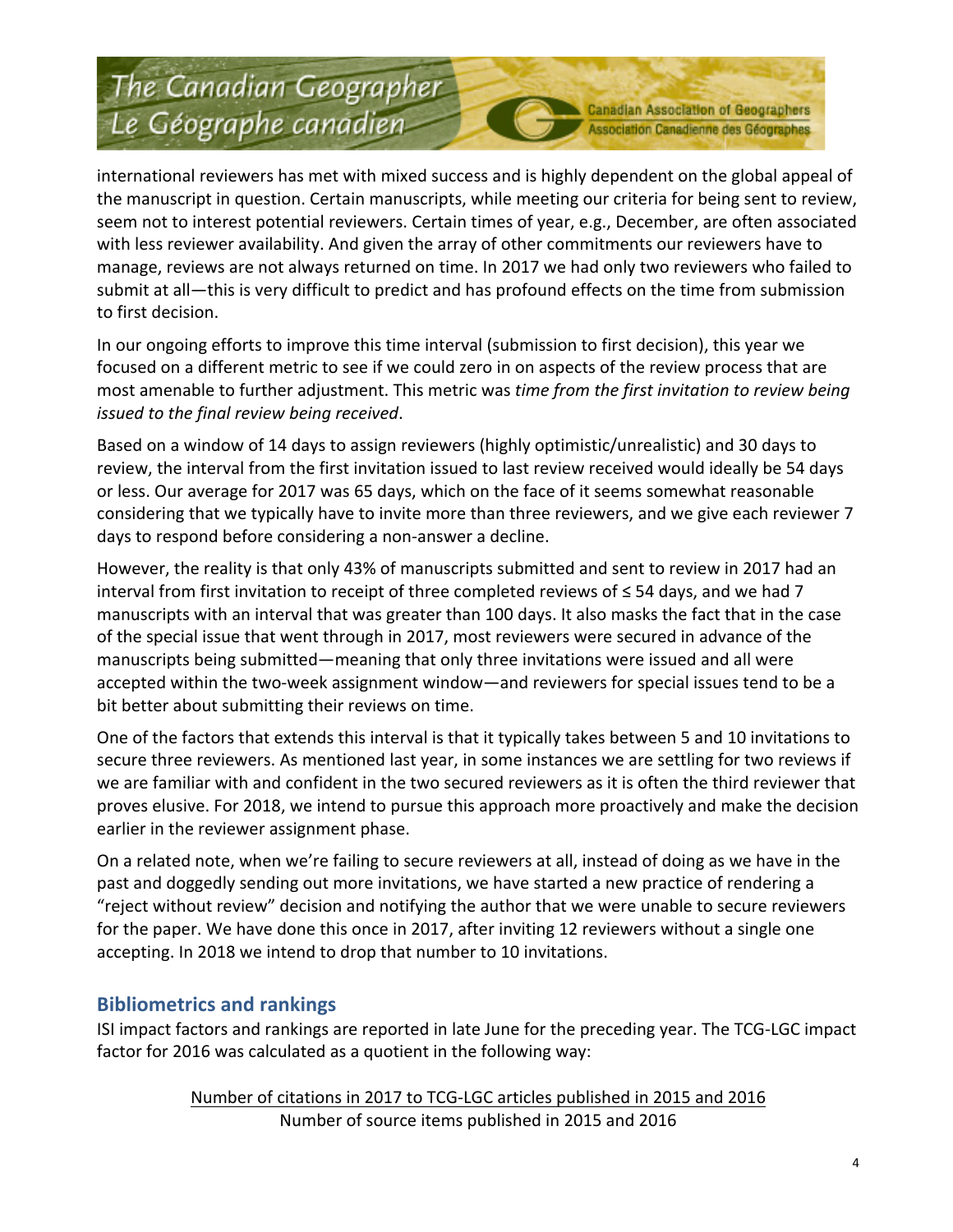**Our recently released Impact Factor for 2017 is 1.477**. This is a considerable improvement over previous years shown in the table below.

ISI Rankings are published by Thomson-Reuters as Journal Citation Reports, a part of the Web of Science.

|                                    | 2002  | 2003  | 2004  | 2005  | 2006  | 2007  | 2008  | 2009  | 2010  | 2011  | 2012  | 2013  | 2014  | 2015  | 2016  |
|------------------------------------|-------|-------|-------|-------|-------|-------|-------|-------|-------|-------|-------|-------|-------|-------|-------|
| <b>ISI</b><br><b>Ranking</b>       | 27/35 | 21/35 | 29/35 | 31/38 | 28/39 | 32/44 | 35/51 | 41/62 | 67/58 | 54/73 | 32/72 | 33/76 | 35/76 | 50/77 | 55/79 |
| <b>ISI Impact</b><br><b>Factor</b> | 0.405 | 0.795 | 0.429 | 0.491 | 0.824 | 0.596 | 0.717 | 0.780 | 0.426 | 0.561 | 1.263 | 1.172 | 1.179 | 0.878 | 0.896 |

Table two: Journal Citation Reports Rankings and Impact Factors from 2002 to 2016.

Impact factors were far less important a decade ago than they are today. *The Canadian Geographer* is very much aware of this trend and we wait with anticipation for the impact factor to be released every June. Moreover, we work very hard to attract "citable" papers by "star" authors while also working to fulfill our mission to Canadian Geographers in general.

### **Article level metrics**

There is a new trend emerging that focuses on the metrics associated with *individual articles* in mostly non-academic spheres. This is of interest to the journal (and editor) as it allows us to track which papers elicit the most interest and which authors are most sought after. Altmetric scores are calculated based on quantity and quality of the attention that the paper receives in social media, blog posts, newspapers and magazines. The average Wiley journal has Altmetric-scores for 29% of papers published. In 2017, 45% of papers published in The Canadian Geographer received an Altmetric score. This year (2017), a record 50 papers published in TCG received article level metrics scores. This is a tribute to the relevance of papers published as well as the increased uptake of social media as a means of dissemination. Table three below does not list all of the paper that received an Altmetric score (the list would be too long) but the breadth and scope of papers mentioned through non-academic channels is demonstrated.

| <b>Rank</b>    | <b>Article Title</b>                                                                                                                             | One-Year<br><b>Score</b> |
|----------------|--------------------------------------------------------------------------------------------------------------------------------------------------|--------------------------|
| $\mathbf{1}$   | Secondary suites, second-class citizens: The history and geography of Calgary's<br>most controversial housing policy (Nov. 2017)                 | 16                       |
| $\overline{2}$ | Going unscripted: A call to critically engage storytelling methods and<br>methodologies in geography and the medical-health sciences (Jan. 2017) | 13                       |
| 3              | Our GIS is too small (Dec. 2017)                                                                                                                 | 12                       |
| 4              | Environmental influences on skilled worker migration from Bangladesh to<br>Canada (Dec. 2017)                                                    | 11                       |
| 5              | Awareness of Aboriginal peoples in Newfoundland and Labrador: Memorial's<br>first-year students (2013) speak (Nov. 2017)                         | 11                       |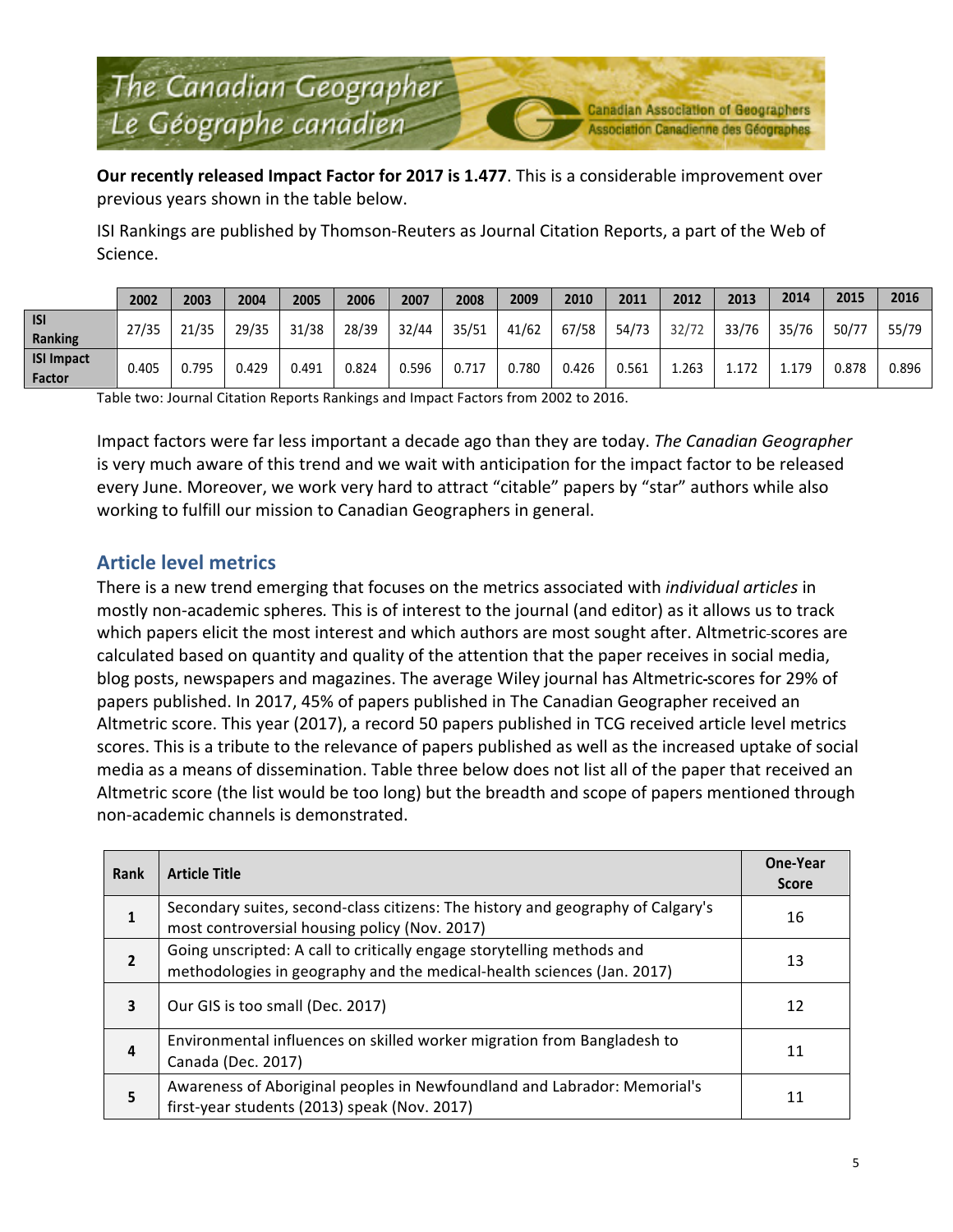**Canadian Association of Geographers** Association Canadienne des Géographes

| 6                        | The role of accredited zoos in the recovery process for species at risk in Canada<br>(Aug. 2017)                            | 11 |
|--------------------------|-----------------------------------------------------------------------------------------------------------------------------|----|
| $\overline{\phantom{a}}$ | Has it become warmer in Alberta? Mapping temperature changes for the period<br>1950-2010 across Alberta, Canada (Dec. 2017) | 11 |
| 8                        | Linking legislative openness to open data in Canada (Sep. 2017)                                                             | 8  |
| 9                        | "Made in Canada": Local production networks in the Canadian fashion industry<br>(Aug. 2017)                                 |    |
| 10                       | Reimagining GIScience for relational spaces (Sep. 2017)                                                                     |    |
| 11                       | Writing as righting: Truth and reconciliation, poetics, and new geo-graphing in<br>colonial Canada (Aug. 2017)              |    |
| 12                       | Recent losses of perennial cover in a Great Lakes agricultural region (Dec. 2017)                                           | 4  |

Table three: Altimetric scores for top 12 ranked papers in 2017. Altimetric scores were awarded to 50 papers in The Canadian Geographer in 2017 – an all time high. This was a significant increase from our previous high in 2016 when 43 papers were granted an Altimetric score. In 2017, there were 11 papers with score of five or above.

Academic citations remain the most important metric attributed to papers  $-$  as they are the basis for assessment of impact factor. In 2017, the top-cited papers include the famous Butler paper on tourism cycles as well as Rebecca Lave's radical paper that introduces critical physical geography. This year, a number of papers related to climate change were well-cited.

| <b>Author Name</b> | <b>Article Title</b>                                                                                                                                                      | <b>Publication</b><br>Year | <b>Citations</b><br>in 2016 |
|--------------------|---------------------------------------------------------------------------------------------------------------------------------------------------------------------------|----------------------------|-----------------------------|
| Butler, RW         | The Concept Of A Tourist Area Cycle Of Evolution -<br>Implications For Management Of Resources                                                                            | 1980                       | 106                         |
| Lave, R            | Intervention: Critical Physical Geography                                                                                                                                 | 2014                       | 29                          |
| Castleden, H       | I Spent The First Year Drinking Tea: Exploring Canadian<br>University Researchers' Perspectives On Community-Based<br>Participatory Research Involving Indigenous Peoples | 2012                       | 20                          |
| Hickin, EJ         | Vegetation And River Channel Dynamics                                                                                                                                     | 1984                       | 18                          |
| Hyndman, J         | <b>Towards A Feminist Geopolitics</b>                                                                                                                                     | 2001                       | 17                          |
| Wheaton, E         | Dry Times: Hard Lessons From The Canadian Drought Of<br>2001 And 2002                                                                                                     | 2008                       | 14                          |
| Mieczkowski, Z     | The Tourism Climatic Index - A Method Of Evaluating World<br><b>Climates For Tourism</b>                                                                                  | 1985                       | 12                          |
| De Leeuw, S        | Participatory And Community-Based Research, Indigenous<br>Geographies, And The Spaces Of Friendship: A Critical<br>Engagement                                             | 2012                       | 11                          |
| Dyck, I            | Feminist Geography, The 'Everyday', And Local-Global<br>Relations: Hidden Spaces Of Place-Making                                                                          | 2005                       | 10                          |
| Randall, JE        | Communities On The Edge: An Economic Geography Of<br>Resource-Dependent Communities In Canada                                                                             | 1996                       | 9                           |
| Burn, CR           | Canadian Landform Examples .17. Retrogressive Thaw<br>Slumps                                                                                                              | 1990                       | 9                           |
| Koster, R          | Moving From Research ON, To Research WITH And FOR                                                                                                                         | 2012                       | 9                           |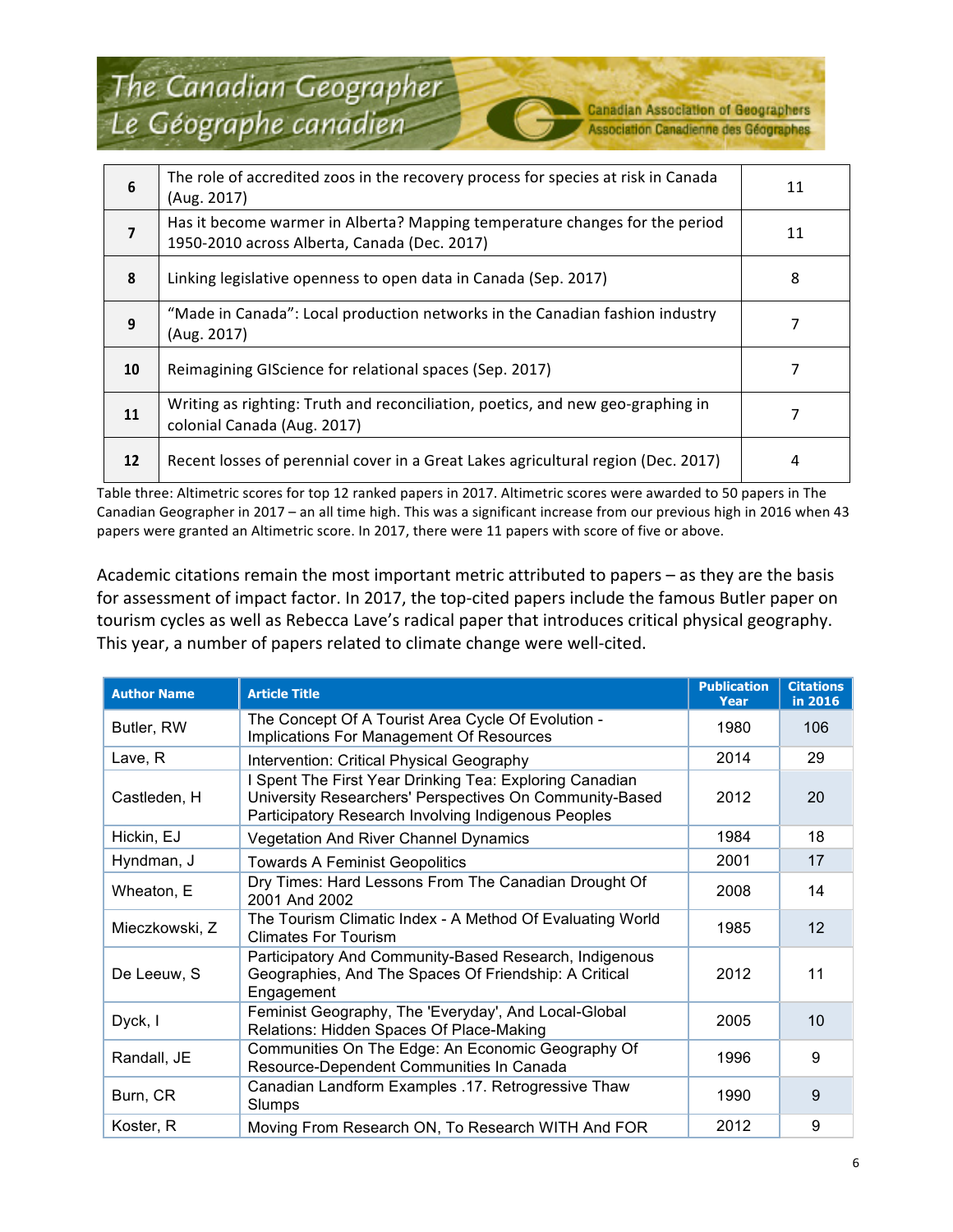**Canadian Association of Geographers** Association Canadienne des Géographes

|                     | Indigenous Communities: A Critical Reflection On Community-<br><b>Based Participatory Research</b>                                                                                                                  |      |                  |
|---------------------|---------------------------------------------------------------------------------------------------------------------------------------------------------------------------------------------------------------------|------|------------------|
| Andresen, MA        | A Spatial Analysis Of Crime In Vancouver, British Columbia: A<br>Synthesis Of Social Disorganization And Routine Activity<br>Theory                                                                                 | 2006 | $\boldsymbol{9}$ |
| Slater, T           | Municipally Managed Gentrification In South Parkdale,<br>Toronto                                                                                                                                                    | 2004 | 8                |
| Schuurman, N        | Measuring Potential Spatial Access To Primary Health Care<br>Physicians Using A Modified Gravity Model                                                                                                              | 2010 | 8                |
| Dyke, AS            | Canadian Landform Examples .7. Drumlin Fields, Dispersal<br>Trains, And Ice Streams In Arctic Canada                                                                                                                | 1988 | 7                |
| Walks, RA           | Ghettos In Canada's Cities? Racial Segregation, Ethnic<br>Enclaves And Poverty Concentration In Canadian Urban<br>Areas                                                                                             | 2006 | $\overline{7}$   |
| Skelton, T          | 'It Feels Like Being Deaf Is Normal': An Exploration Into The<br>Complexities Of Defining D/Deafness And Young D/Deaf<br>People's Identities                                                                        | 2003 | $\overline{7}$   |
| Angel, S            | Ten Compactness Properties Of Circles: Measuring Shape In<br>Geography                                                                                                                                              | 2010 | $\overline{7}$   |
| Mulrennan, ME       | Revamping Community-Based Conservation Through<br>Participatory Research                                                                                                                                            | 2012 | $\overline{7}$   |
| Christensen, J      | Telling Stories: Exploring Research Storytelling As A<br>Meaningful Approach To Knowledge Mobilization With<br>Indigenous Research Collaborators And Diverse Audiences In<br>Community-Based Participatory Research | 2012 | $\overline{7}$   |
| Smoyer-Tomic,<br>KE | Spatial Accessibility And Equity Of Playgrounds In Edmonton,<br>Canada                                                                                                                                              | 2004 | 6                |
| Lepawsky, J         | Mapping International Flows Of Electronic Waste                                                                                                                                                                     | 2010 | 6                |
| Bain, AL            | Constructing Contemporary Artistic Identities In Toronto<br>Neighbourhoods                                                                                                                                          | 2003 | 6                |
| Ford, JD            | Climate Change Vulnerability And Adaptation Research<br>Focusing On The Inuit Subsistence Sector In Canada:<br><b>Directions For Future Research</b>                                                                | 2012 | 6                |
| Aminipouri, M       | Using Multiple Disparate Data Sources To Map Heat<br>Vulnerability: Vancouver Case Study                                                                                                                            | 2016 | 6                |
| Dakin, S            | There's More To Landscape Than Meets The Eye: Towards<br>Inclusive Landscape Assessment In Resource And<br><b>Environmental Management</b>                                                                          | 2003 | 5                |
| Bradbury, JH        | Winding Down In A Quebec Mining Town - A Case-Study Of<br>Schefferville                                                                                                                                             | 1983 | 5                |
| Nash, CJ            | Toronto's Gay Village (1969-1982): Plotting The Politics Of<br>Gay Identity                                                                                                                                         | 2006 | 5                |
| Ghosh, S            | Transnationalism And Identity: A Tale Of Two Faces And<br><b>Multiple Lives</b>                                                                                                                                     | 2003 | 5                |

Table four: Top cited papers in 2017. Some of these papers were published up to 37 years ago but continue to receive citations. Only those published in the last two years count towards our 2-year impact factor. However, all citations aid the journal in terms of bibliometric status.

A listing of our top cited papers over the past five years is found in Table four. As in past years, a wide range of topics characterize our top cited papers and speak to the importance of a broad disciplinary tent as represented by the journal.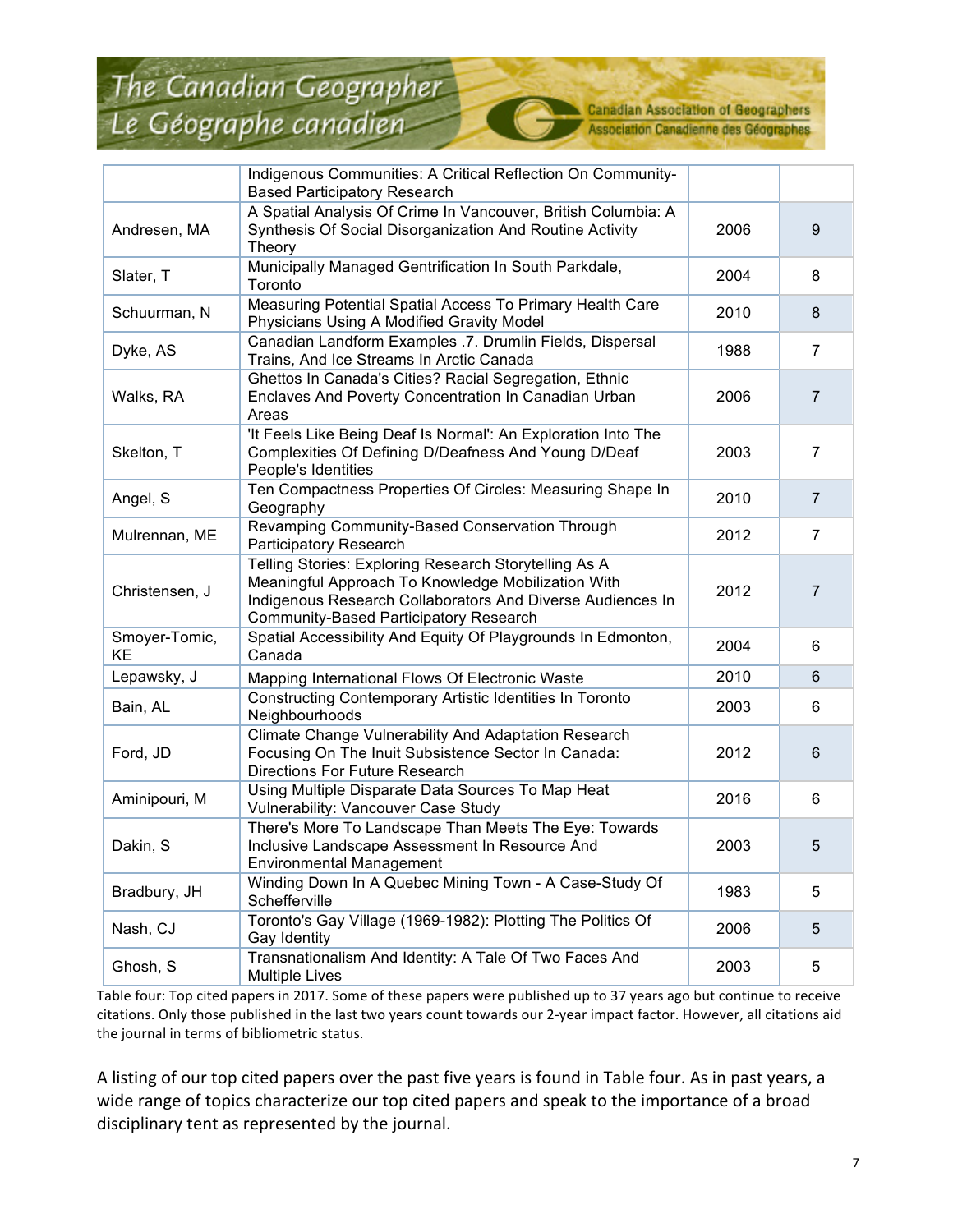**Canadian Association of Geographers** Association Canadienne des Géographes

| <b>Author Name</b> | <b>Article Title</b>                                                                                                            | <b>Publication</b><br><b>Year</b> | <b>Times Cited</b><br>to Date |
|--------------------|---------------------------------------------------------------------------------------------------------------------------------|-----------------------------------|-------------------------------|
| Lave, R            | Intervention: Critical physical geography                                                                                       | 2014                              | 29                            |
| Aminipouri, M      | Using multiple disparate data sources to map heat vulnerability:<br>Vancouver case study                                        | 2016                              | 6                             |
| Vaz, E             | Crowdsourced mapping of land use in urban dense environments:<br>An assessment of Toronto                                       | 2015                              | 5                             |
| Huff, A            | Reforming the city: Neoliberal school reform and democratic<br>contestation in New Orleans                                      | 2013                              | 5                             |
| Berg, LD           | Producing anxiety in the neoliberal university                                                                                  | 2016                              | 5                             |
| Leszczynski, A     | Feminist geographies of new spatial media                                                                                       | 2015                              | 4                             |
| Peake, LJ          | The Suzanne Mackenzie Memorial Lecture: Rethinking the politics<br>of feminist knowledge production in Anglo-American geography | 2015                              | 4                             |
| Tucker, B          | Decolonizing the map? Toponymic politics and the rescaling of the<br>Salish Sea                                                 | 2015                              | $\overline{4}$                |
| Augustine, S       | Changing paradigms in marine and coastal conservation: A case<br>study of clam gardens in the Southern Gulf Islands, Canada     | 2014                              | 4                             |
| Olive, A           | What is the fracking story in Canada?                                                                                           | 2016                              | 4                             |
| Lewis, NM          | Placing HIV beyond the metropolis: Risks, mobilities, and health<br>promotion among gay men in the Halifax, Nova Scotia region  | 2015                              | 4                             |
| Finnis, J          | An analysis of recent observed climate trends and variability in<br>Labrador                                                    | 2015                              | $\overline{4}$                |
| Liu, S             | Making news and making space: Framing Vancouver's Downtown<br>Eastside                                                          | 2013                              | 3                             |
| Bedore, M          | Geographies of capital formation and rescaling: A historical-<br>geographical approach to the food desert problem               | 2013                              | 3                             |
| Kershaw, GGL       | An argument for ethical physical geography research on<br>Indigenous landscapes in Canada                                       | 2014                              | 3                             |
| Notzke, C          | An exploration into political ecology and nonhuman agency: The<br>case of the wild horse in western Canada                      | 2013                              | $\mathbf{3}$                  |
| Mitchell, CJA      | Tracing economic transition in the mine towns of northern<br>Ontario: An application of the resource-dependency model           | 2016                              | 3                             |
| Hackworth, J       | Giving new meaning to religious conversion: Churches,<br>redevelopment, and secularization in Toronto                           | 2013                              | 3                             |
| Jones, CE          | Transit-oriented development and gentrification along Metro<br>Vancouver's low-income SkyTrain corridor                         | 2016                              | 3                             |
| Daigle, M          | Awawanenitakik: The spatial politics of recognition and relational<br>geographies of Indigenous self-determination              | 2016                              | 3                             |

Table five: Most cited papers over the past five years. It is hard to discern a clear thematic pattern though climate and physical geography are better represented than in previous years. It is clear that The Canadian Geographer continues to represent diverse areas of the discipline.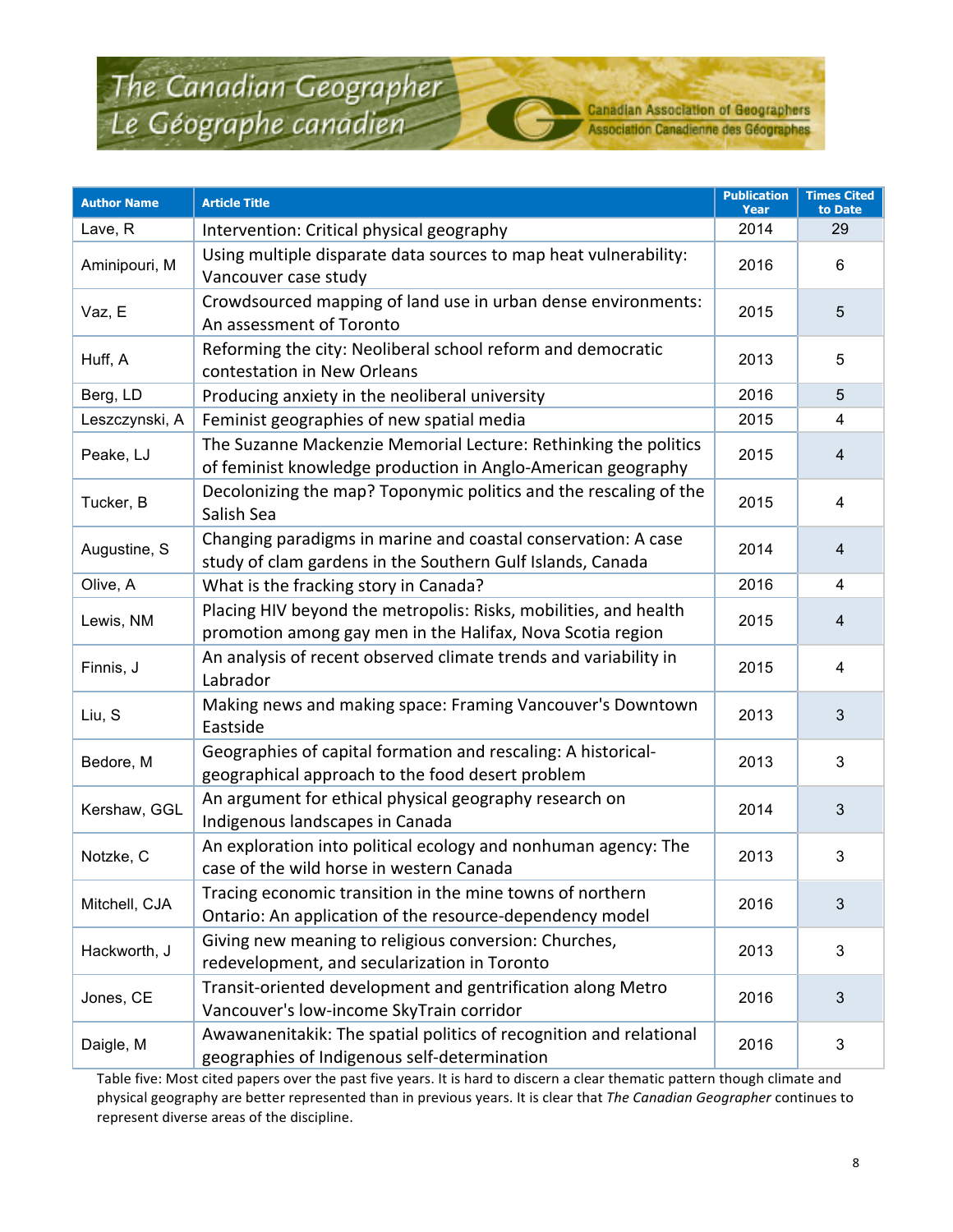**Canadian Association of Geographers** Association Canadienne des Géographes

Given the heterogeneity of the top cited papers in 2017 and over the past five years, we have requested from Wiley the top cited papers of all time. These appear in Table six below and reinforce the important role that TCG plays in showcasing scholarship from across the discipline.

| <b>Title</b>                                                                                                                                          | <b>Authors</b> | <b>Publication</b><br>Year | <b>Total</b><br><b>Citations</b> | <b>Average per</b><br>Year |
|-------------------------------------------------------------------------------------------------------------------------------------------------------|----------------|----------------------------|----------------------------------|----------------------------|
| The Concept Of A Tourist Area Cycle Of<br>Evolution - Implications For Management Of<br>Resources                                                     | Butler, RW     | 1980                       | 1,235                            | 31.67                      |
| <b>Vegetation And River Channel Dynamics</b>                                                                                                          | Hickin, EJ     | 1984                       | 170                              | 4.86                       |
| The Tourism Climatic Index - A Method Of<br><b>Evaluating World Climates For Tourism</b>                                                              | Mieczkowski, Z | 1985                       | 163                              | 4.79                       |
| <b>Towards A Feminist Geopolitics</b>                                                                                                                 | Hyndman, J     | 2001                       | 126                              | $\overline{7}$             |
| Canadian Landform Examples .7. Drumlin Fields,<br>Dispersal Trains, And Ice Streams In Arctic<br>Canada                                               | Dyke, AS       | 1988                       | 115                              | 3.71                       |
| Communities On The Edge: An Economic<br>Geography Of Resource-Dependent<br>Communities In Canada                                                      | Randall, JE    | 1996                       | 103                              | 4.48                       |
| Ghettos In Canada's Cities? Racial Segregation,<br>Ethnic Enclaves And Poverty Concentration In<br><b>Canadian Urban Areas</b>                        | Walks, RA      | 2006                       | 85                               | 6.54                       |
| The Greying Of Resource Communities In<br>Northern British Columbia: Implications For<br>Health Care Delivery In Already-Underserviced<br>Communities | Hanlon, N      | 2005                       | 79                               | 5.64                       |
| Feminist Geography, The 'Everyday', And Local-<br>Global Relations: Hidden Spaces Of Place-<br>Making                                                 | Dyck, I        | 2005                       | 76                               | 5.43                       |
| Questioning The Credibility And Capacity Of<br>Community-Based Resource Management                                                                    | Bradshaw, B    | 2003                       | 72                               | 4.5                        |
| Spatial Dependency Of Segregation Indices                                                                                                             | Wong, DWS      | 1997                       | 72                               | 3.27                       |
| Discrepancies Between Environmental Attitude<br>And Behaviour - Examples From Europe And<br>China                                                     | Tuan, Y        | 1968                       | 70                               | 1.37                       |
| Municipally Managed Gentrification In South<br>Parkdale, Toronto                                                                                      | Slater, T      | 2004                       | 69                               | 4.6                        |

Table six: Top cited TCG papers of all time. The five top cited papers of all time were static between 2016 and 2017. The pattern of our top cited papers not following a pattern remains.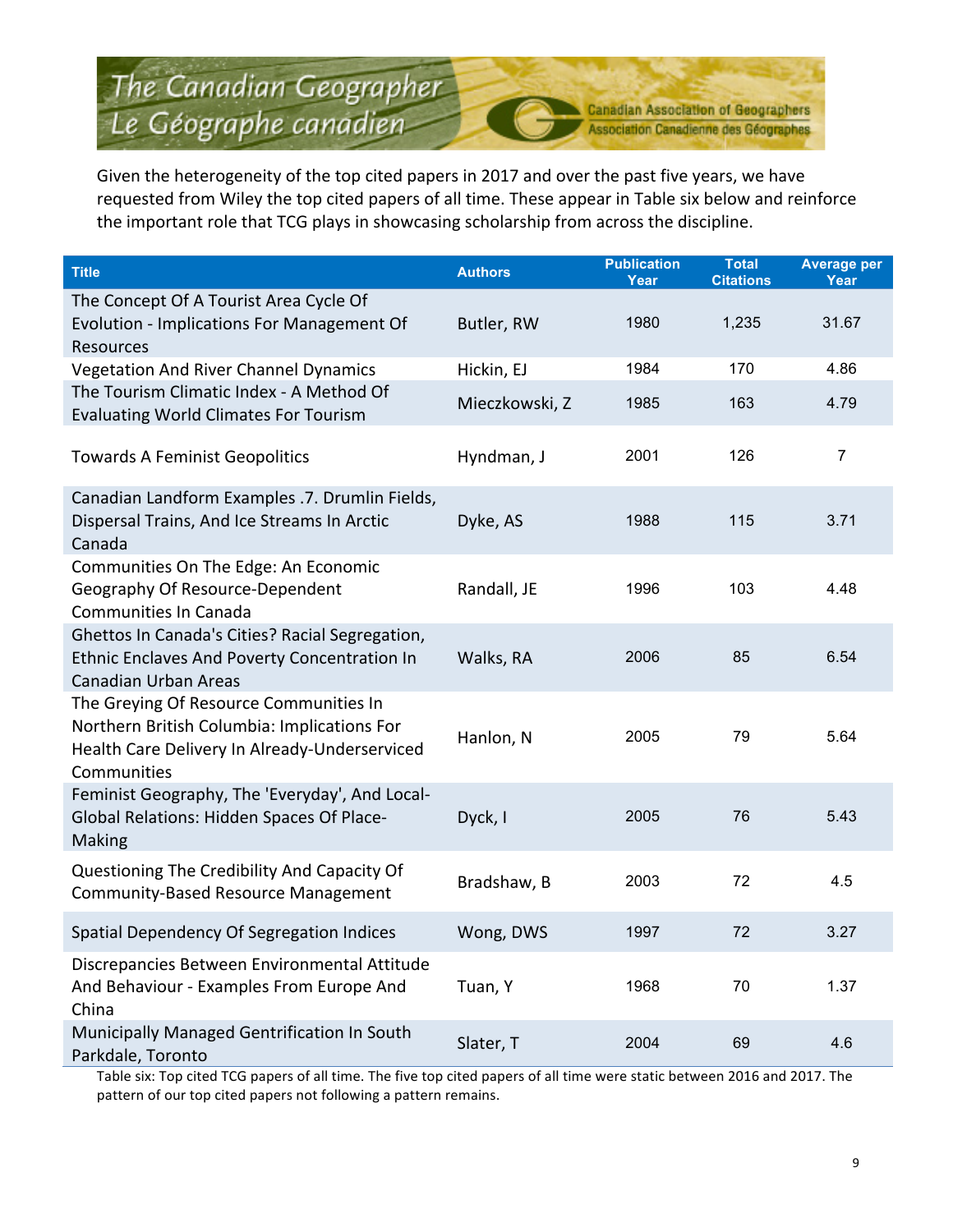## **Institutional Subscriptions and access to TCG-LGC worldwide**

TCG-LGC articles continue to be downloaded around the world – as illustrated in Figure three and four. Wiley is largely responsible for our respectable download rates as they market the journal through social media as well as email campaigns and through their international consortiums of journals that are sold to libraries.



Figure three: Downloads of full-text papers in 2017.



Figure four showing the countries with the most online traffic to our journal. Note that these countries are, for the most part, the same ones with top downloads.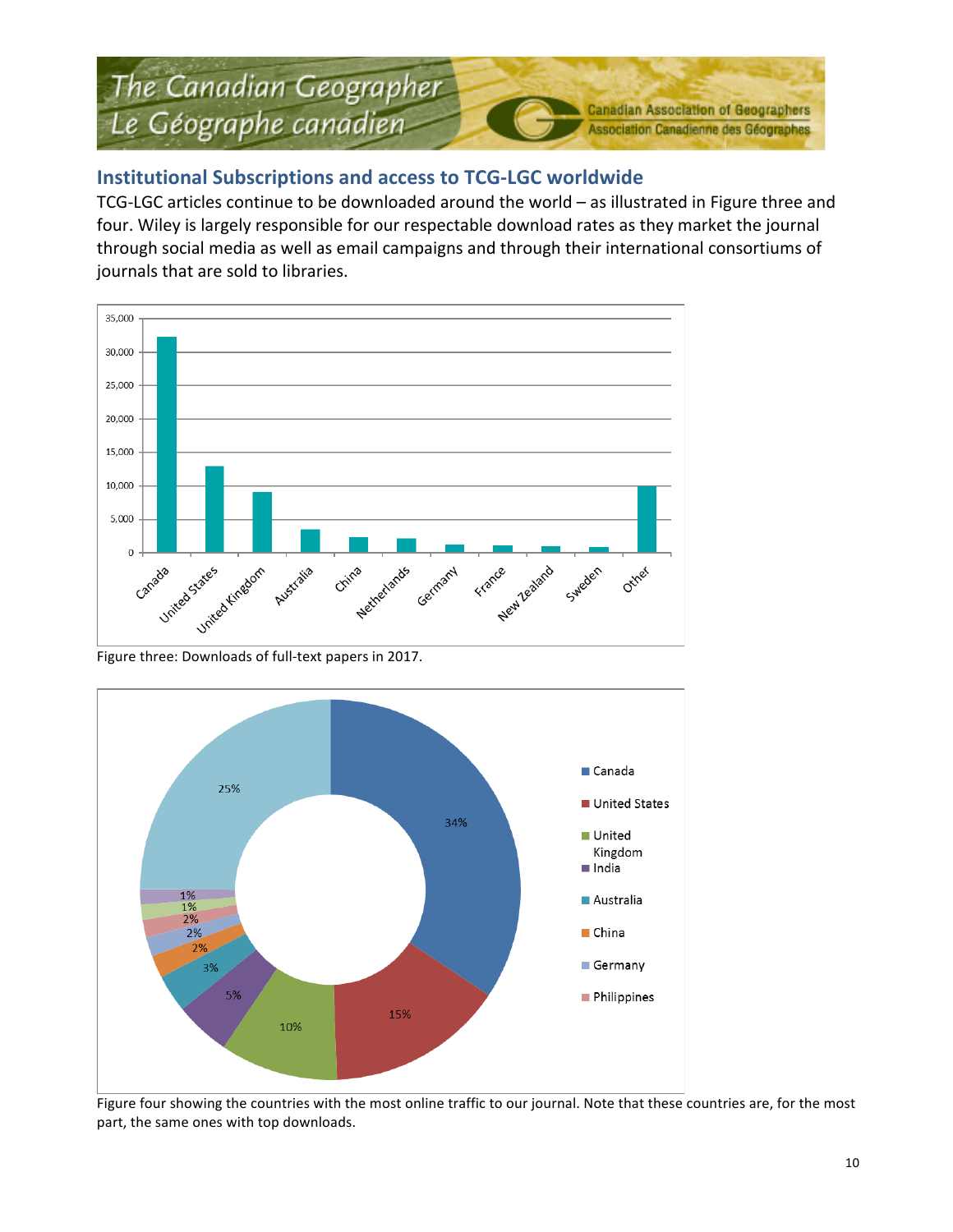### **TCG in Canada and worldwide**

The Canadian Geographer is one of a handful of Canadian academic social science journals that is read worldwide. Figure five illustrates our relative position with respect to comparable journals published in Canada. Internationally, we cannot compete with big name Geography journals such as *Progress in Human Geography* or the *Annals of the Association of American Geography*. However, as Figure six confirms, we hold a solid position among comparable journals. It is important to remember that, most importantly, we are a journal that serves an Association and a membership.



Figure five illustrates that TCG has remained strong – in terms of impact factor – compared to comparable journals published in Canada. Please note that the Web of Science 2009 impact factor is no longer listed for the Canadian Journal of Sociology.